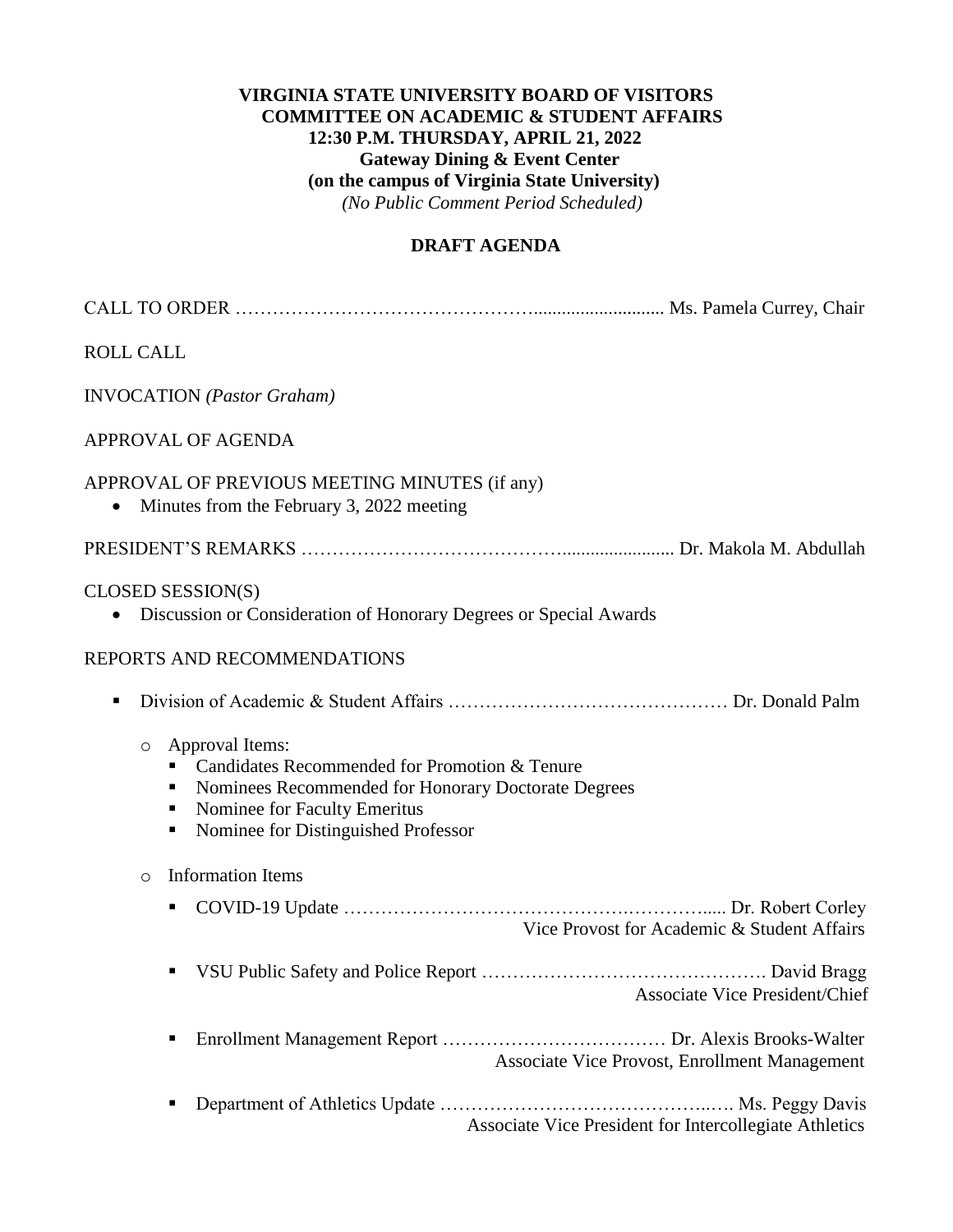## **Committee on Academic & Student Affairs Thursday, April 21, 2022 Page 2**

- o Information Items (continued)
	- Innovation and Strategic Initiatives ……………………………………………… Dr. Kawachi Clemons Vice Provost, Academic, Innovation & Strategic Initiatives
	- Student Success & Engagement ……………………………………… Mrs. Regina Barnett-Tyler Associate Vice Provost, Student Success & Engagement
	- Sponsored Programs and Research ……………………………………………………… Dr. Omar Faison Assistant Vice Provost, Research & Economic Development

#### OTHER BUSINESS

#### ADJOURNMENT

*\*\*All start times for committees are approximate. Meetings may begin after the posted approximate start time as committee members are ready to proceed. The Board reserves the right to change its schedule as needed.*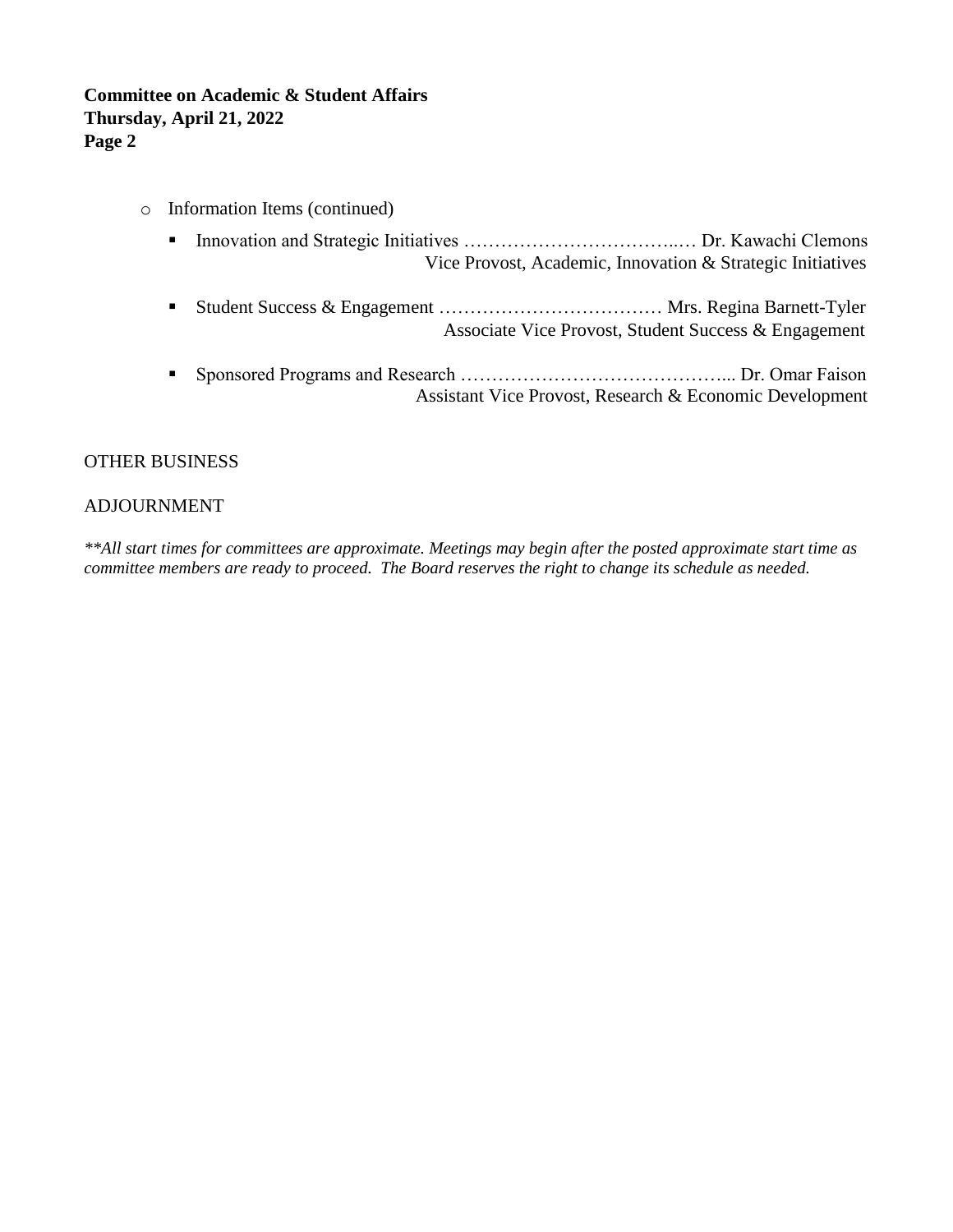#### **VIRGINIA STATE UNIVERSITY BOARD OF VISITORS ACADEMIC & STUDENT AFFAIRS COMMITTEE DRAFT MEETING MINUTES April 21, 2022**

#### **CALL TO ORDER**

Ms. Pamela Currey, Chair, called the Academic and Student Affairs Committee meeting to order at approximately 9:00 a.m. The meeting was held in the Gateway Dining & Event Center located on the campus of Virginia State University.

#### **ROLL CALL**

A quorum was present.

*Committee Members Present:*  Ms. Pamela Currey, Chair Dr. Christine Darden Mr. Charlie Hill *(electronic communication)* Mr. Edward Owens Mr. Xavier Richardson *(absent)* Mr. Glenn Sessoms Dr. Valerie Brown, Rector (ex-officio) Dr. Ceslav Ciobanu, Faculty Representative Mr. Kameron Gray, Student Representative

*Other Board Members Present:* None

*Administration Present:* Dr. Makola M. Abdullah, President Dr. Donald Palm, Provost/Sr. Vice President for Academic and Student Affairs Dr. Tia Minnis, Vice Provost for Academic Success, Planning & Institutional Effectiveness Mr. Kevin Davenport, Vice President for Finance & Administration/Chief Financial Officer Shawri King-Casey, Senior Advisor to the President Dr. Gwendolyn Dandridge, Associate Vice President/Director of Communications Dr. Annie C. Redd, Special Assistant to the President and Board Liaison Maurion Edwards, CIO/Technology Services Dr. Alexis Brooks-Walter, Enrollment Management Chief David Bragg, VSU Police and Public Safety

*Legal Counsel Present:* Mike Melis, Senior State Attorney General

*Other Attendees:* Dr. Leonard Githinji (incoming President, Faculty Senate) Dr. Robert Corley, Office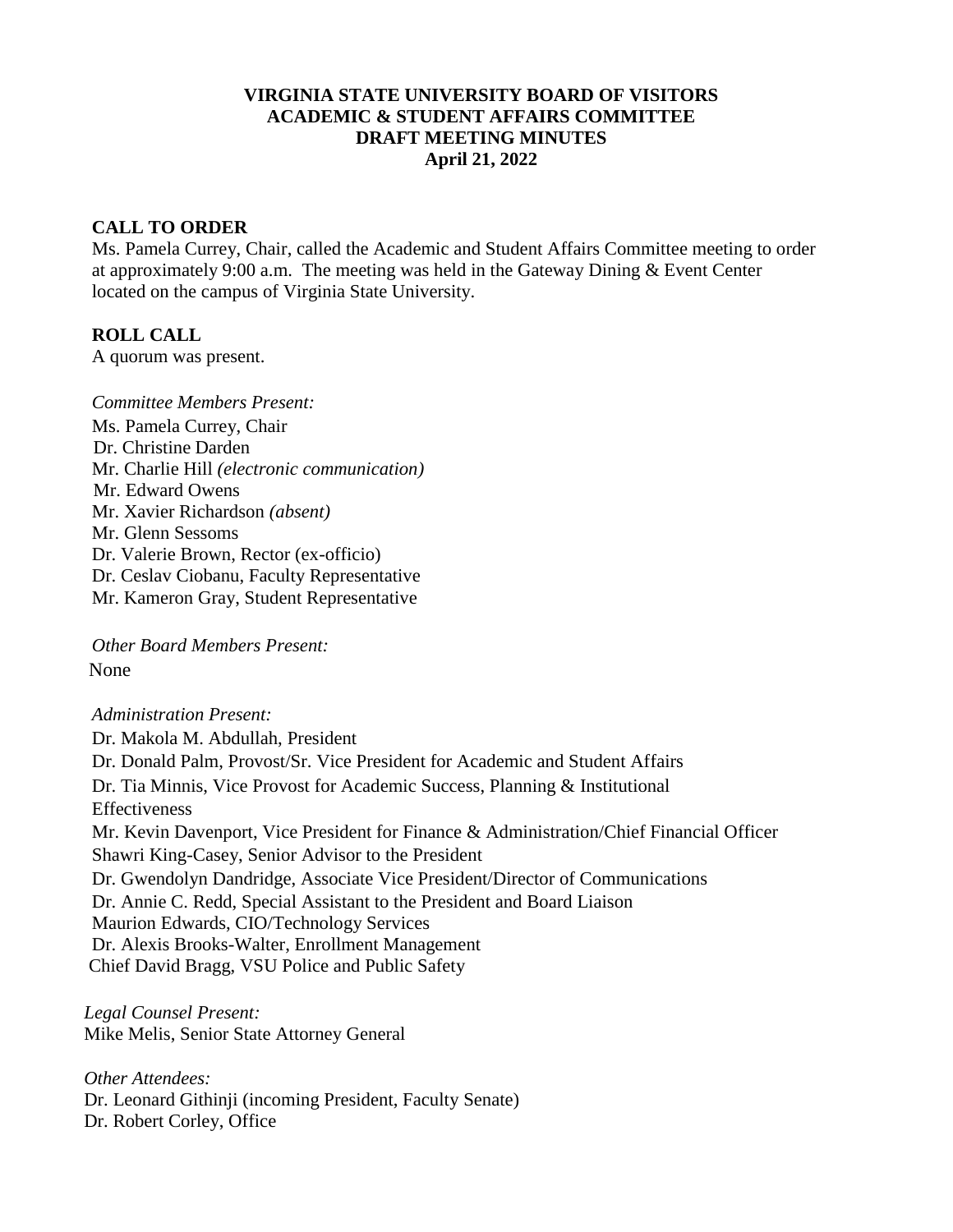Kendra White, Office of Compliance Eldon Burton, Government Relations A.C. Fowlkes, Diversity, Inclusion & Belonging Mike Reinholtz, APA Dr. Kawachi Clemons, Office of Academic Affairs Dr. Cynthia Ellison, The Health and Wellness Center Peggy Davis, Department of Athletics Jasmyn Graham, Campus Ministries Malika Blume, Office of the President Dr. Alexis Brooks-Walter, Enrollment Management Derrick Jennings, Technology Services Travis Edmonds, Technology Services Adrian Petway, Office of Budget & Finance Tasha Owens, Department of Internal Audit Debbie Jefferson, Office of the President Danette Johnson, Office of the President

The following Board members participated by electronic means using Cisco WebEx.

• Mr. Charlie Hill, located in Hampton, VA, because of personal reasons due to a conflict.

# **INVOCATION**

Chair Currey invited Pastor Graham to offer the invocation**.**

## **APPROVAL OF AGENDA**

The Committee approved the agenda by roll call vote.

# **APPROVAL OF PREVIOUS MEETING MINUTES**

The Committee approved minutes from the February 3, 2022 meeting with a revision by roll call vote. The revision required insertion of the word "break" after the word "December" on page 3.

## **PRESIDENT'S REMARKS**

President Abdullah welcomed the board members back to the campus and thanked them for their service. He thanked Dr. Palm and his team for their diligence and hard work which will be evident in their presentations.

# **REPORTS AND RECOMMENDATIONS**

## **CLOSED SESSION**

Dr. Donald Palm presented several action items: the consideration of candidates recommended for promotion and tenure, and nominees recommended for honorary doctorates, faculty emeritus, and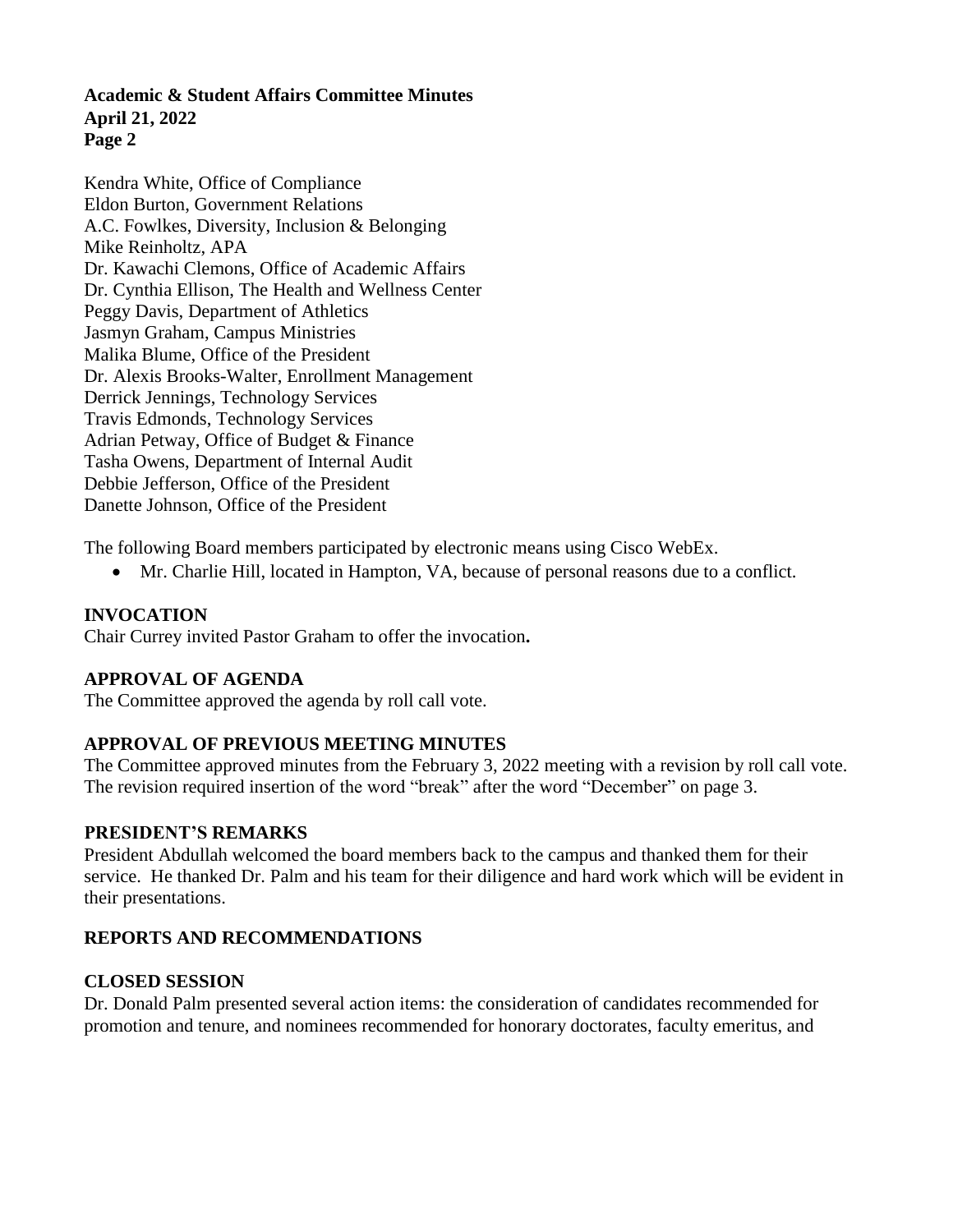distinguished professor. Chair Currey called for a closed session for the discussion or consideration of honorary degrees or special awards pursuant to VA Code Section 2.2-3711 (A) (11), specifically relating to: discussion and consideration of honorary degrees, faculty emeritus awards, distinguished professor awards, and other awards. A motion was made and properly seconded.

The Chair read the certification statement that during its closed meeting, the Board discussed only public business matters lawfully exempted from open meeting requirements under the Virginia Freedom of Information Act, and only those public business matters identified in the motion convening the Board in closed session. A motion was made and properly seconded. A roll call vote was conducted as required.

Dr. Robert Corley presented a status report on the current spring 2022 test positivity rate relative to students, employees, and the total campus. He also shared an update on the Trojan Health and Wellness Model which is endorsed by the American College Health Association and focuses on individual and community factors that shape wellness. The University has recently added staff to the Student Health Center, Student Accessibility Office, and the University Counseling Center.

Chief David Bragg, VSU Police Department, presented the campus crime report year to date for 2022. The Chief shared information about the campus safety and community support services that will initiated by the VSU Police Department. These services include hiring of a mental health professional to work evening hours, addition of several volunteer police chaplains for spiritual counseling and support, and addition of a campus Fire Marshall position. Chief Bragg highlighted upcoming trainings that the VSU Police Leadership participated in as professional development, and he presented training that will be conducted by the VSU Police on campus for faculty and staff.

Dr. Alexis Brooks-Walter presented an update on the enrollment projections for fall 2022 along with the communication plan used with students at every stage of the recruitment process. VSU has awarded over 1200 scholarships to Presidential, Provost, and STEM scholars. The Transfer Center has facilitated agreements with the Virginia Community College System, Richard Bland College, and an agreement with Brightpoint Community College is in progress. The Transfer Center has developed initiatives that will provide tools for a successful academic and social transition to VSU.

Dr. Brooks-Walter provided updates on the VCAN program for 2021-2022 and the anticipated admissions for next year 2022-2023. She also shared the program components of the Trojan Summer Bridge, which will be held during summer 2022. This program is limited to Virginia residents that have a GPA below 2.5, so those with GPAs between 2.2-2.5 will be the target group. Dr. Brooks-Walter shared statistics on the number of students engaged by the Academic Center for Excellence (ACE). She then outlined the outreach activities that ACE staff use to engage and retain freshmen and sophomore students.

Ms. Peggy Davis reported that the University is adding three new sports: Men's and Women's LaCrosse and Women's Soccer. The addition of these teams not only adds to the enrollment but also increases revenue through tuition and scholarships to the institution. Ms. Davis pointed out that VSU is celebrating the  $50<sup>th</sup>$  anniversary of Title IX in adding these opportunities for women to participate in athletics. We are also providing access and opportunity by increasing our minority and non-minority populations on campus; i.e., Hispanic, Latino, Caucasian, and European American. VSU is also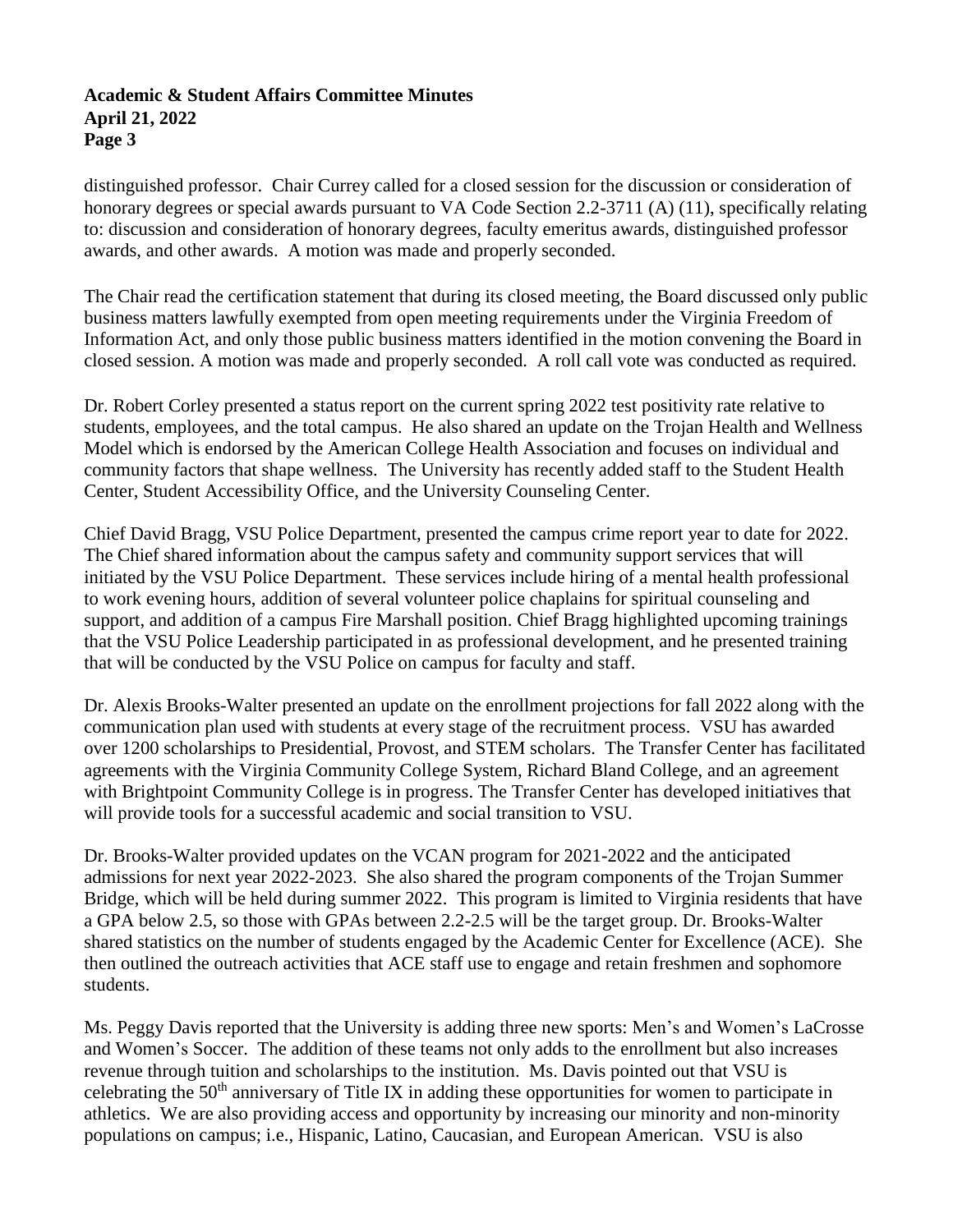demonstrating a continual expansion of opportunities for women, which is a significant component of Title IX.

Dr. Kawachi Clemons presented updates on the University's academics, innovation and strategic initiatives.

- The Academic Innovation Center for Teaching & Learning will be housed in the former campus Post Office. The Center will be equipped with latest instructional technology to support faculty and create more inclusive classrooms and discover new strategies for engaging students; experiment with technologies; contribute to the scholarship for teaching and learning; and partner with students to generate new knowledge.
- The VSU Innovation Awards Program will promote and reward innovation and be opened to all faculty, staff and students. All proposals require student collaboration.
- VSU Statistics and Data Analytics Consulting and Training Center will foster and embrace an environment of interdisciplinary collaboration and advance research and scholarly activities at VSU.
- Establishing a Transformative State of the Art Forensic Lab at VSU to provide excellent training for VSU students, but also liaise this institution with major criminal justice agencies and other investigative bodies.
- Trojan Alliance partnership with community colleges and technical and professional schools aimed at increasing transfer enrollment and degree completion.
- Roanoke Higher Education Center (RHEC) partnership with RHEC to increase transfer enrollment and degree completion.
- Off campus and remote locations
	- o Fort Lee, VA
	- o Partnership with Northern Virginia Regional Commission
	- o Southern VA Higher Education Center (South Boston
	- o Dinwiddie Airport Aviation Science
- Advanced Pharmaceutical Manufacturing Cluster VSU was part of a \$100M U.S. Economic development administration grant. As part of the grant, VSU proposed \$8M for lab infrastructure and a VSU-VCU academic pathway in pharmaceutical engineering.
- Institutes and Centers:
	- o James Arthur Baldwin Africologic Institute (JABAI)
	- o The John Mercer Langston Institute for African American Political Leadership
	- o Center for Policing Leadership and Social Justice
	- o Public Health Institute
	- o Center for Creative and Entertainment
- Executive in Residence: Amir Windom, Music and Entertainment Industry Executive
- Partnership with Virginia Tech to provide opportunities for VSU students to pursue graduate degrees not offered by VSU. Currently, three VSU graduates are pursuing graduate degrees in Engineering & Computer Science at Virginia Tech.

A board member expressed appreciation and congratulated Dr. Palm and Dr. Clemons for an outstanding presentation of all the initiatives taking place at VSU.